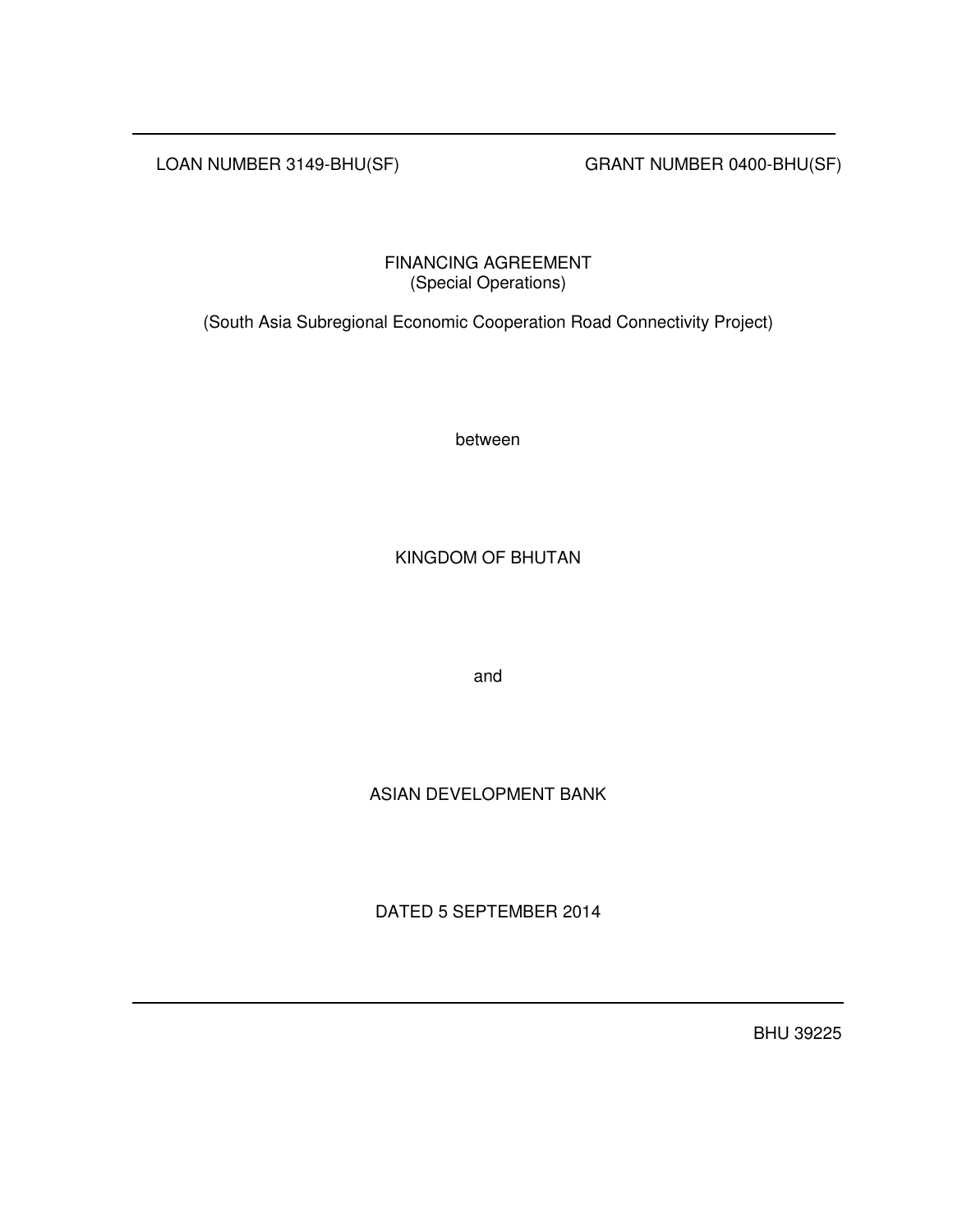# **FINANCING AGREEMENT (Special Operations)**

FINANCING AGREEMENT dated 5 September 2014 between KINGDOM OF BHUTAN ("Beneficiary") and ASIAN DEVELOPMENT BANK ("ADB").

# WHEREAS

(A) the Beneficiary has applied to ADB for a loan and a grant for the purposes of the Project described in Schedule 1 to this Financing Agreement;

(B) the Project shall be carried out by (i) DOR under the MOWHS (each as hereinafter defined) for Parts 1(A), 2 and 3 of the Project as described in Schedule 1 to this Financing Agreement, and (ii) PT (as hereinafter defined) for Parts 1(B) and 1(C) of the Project as described in Schedule 1 to this Financing Agreement, and for this purpose the Beneficiary shall make available to DOR and PT the applicable portion of the proceeds of the loan and the grant provided for herein upon terms and conditions satisfactory to ADB; and

(C) ADB has agreed to provide financing by making a loan and a grant to the Beneficiary from ADB's Special Funds resources upon the terms and conditions set forth herein and in the Project Agreement of even date herewith between ADB and PT;

NOW THEREFORE the parties agree as follows:

# **ARTICLE I**

# **Loan Regulations and Grant Regulations; Definitions**

 Section 1.01. All provisions of the Special Operations Loan Regulations of ADB, dated 1 January 2006 ("Loan Regulations") are hereby made applicable to the Loan made pursuant to this Financing Agreement with the same force and effect as if they were fully set forth herein, subject, however, to the following modifications:

- (a) The term "Loan Agreement", wherever it appears in the Loan Regulations, shall be substituted by the term "Financing Agreement".
- (b) The term "Borrower", wherever it appears in the Loan Regulations, shall be substituted by the term "Beneficiary" as defined in the opening paragraph of this Financing Agreement.

Section 1.02. All provisions of the Special Operations Grant Regulations of ADB, dated 7 February 2005 ("Grant Regulations") are hereby made applicable to the Grant made pursuant to this Financing Agreement with the same force and effect as if they were fully set forth herein subject, however, to the following modifications:

> (a) The term "Grant Agreement", wherever it appears in the Grant Regulations, shall be substituted by the term "Financing Agreement".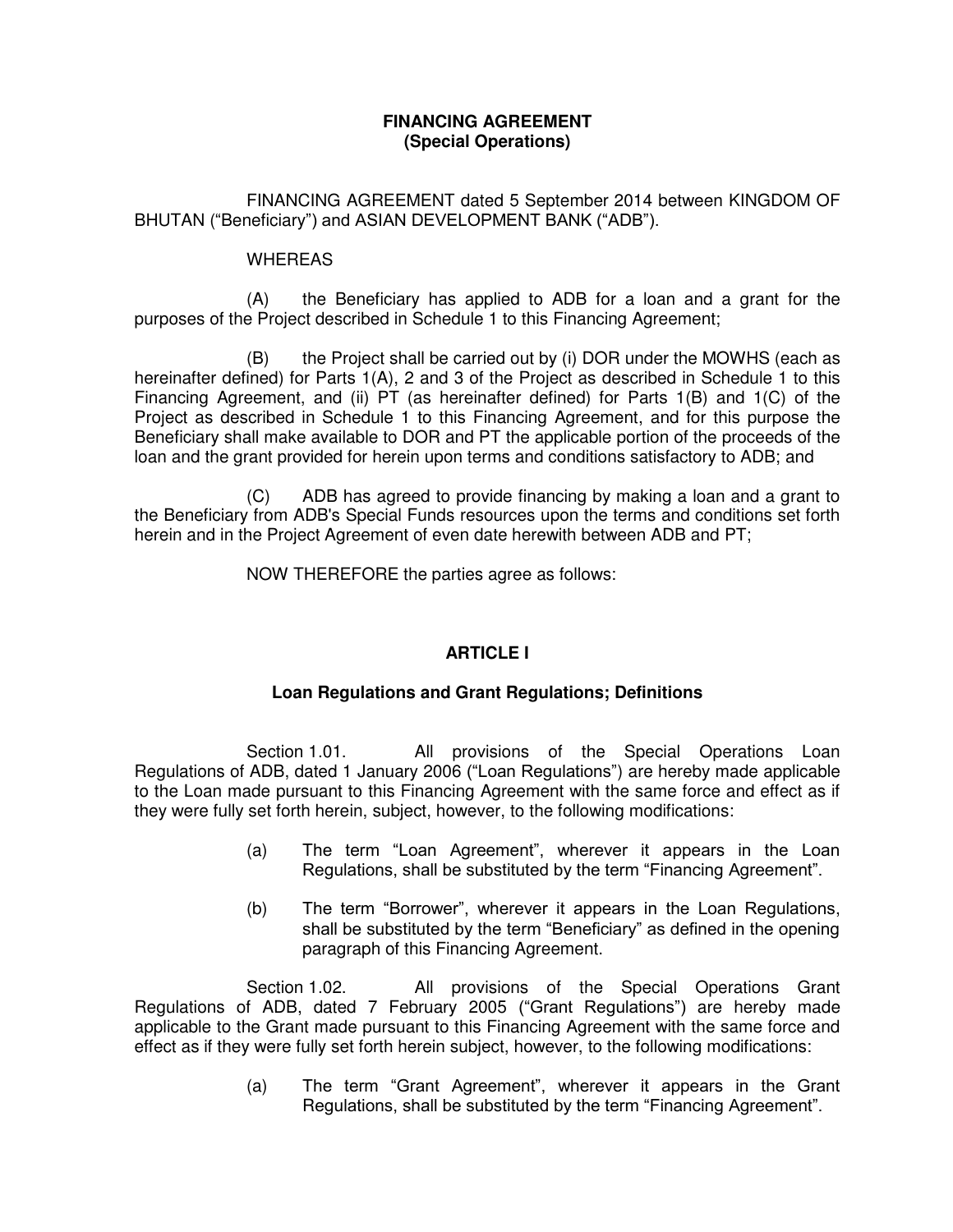- (b) The term "Recipient", wherever it appears in the Grant Regulations, shall be substituted by the term "Beneficiary" as defined in the opening paragraph of this Financing Agreement.
- $(c)$  Section 2.01(16) is deleted and the following is substituted therefor:

"Project Agreement" means the Project Agreement of even date herewith between ADB and PT.

Section 1.03 Wherever used in this Financing Agreement, the several terms defined in the Loan Regulations and the Grant Regulations have the respective meanings therein set forth unless modified herein or the context otherwise requires. Additional terms used in this Financing Agreement have the following meanings:

(a) "Consulting Guidelines" means the Guidelines on the Use of Consultants by Asian Development Bank and its Borrowers (2013, as amended from time to time);

(b) "Consulting Services" means the services to be financed out of the proceeds of the Loan and/or the Grant as referred to in paragraph 3 of Schedule 1 to this Financing Agreement;

(c) "DOR" means the Department of Roads, under the MOWHS, or any successor thereto;

(d) "Environmental Impact Assessment" or "EIA" means the environmental impact assessment for the Project, including any update thereto, prepared and submitted by the Beneficiary and cleared by ADB;

(e) "Environmental Management Plan" or "EMP" means the environmental management plan for the Project, including any update thereto, incorporated in the EIA or IEE;

(f) "Environmental Safeguards" means the principles and requirements set forth in Chapter V, Appendix 1, and Appendix 4 (as applicable) of the SPS;

(g) "Goods" means equipment and materials to be financed out of the proceeds of the Loan and/or the Grant; and including related services such as transportation, insurance, installation, commissioning, training, and initial maintenance, but excluding Consulting Services;

(h) "Indigenous Peoples Safeguards" means the principles and requirements set forth in Chapter V, Appendix 3, and Appendix 4 (as applicable) of the SPS;

(i) "Initial Environmental Examination" or "IEE" means each and any initial environmental examination for the Project, including any update thereto, prepared and submitted by the Beneficiary and cleared by ADB;

(j) "Involuntary Resettlement Safeguards" means the principles and requirements set forth in Chapter V, Appendix 2, and Appendix 4 (as applicable) of the SPS;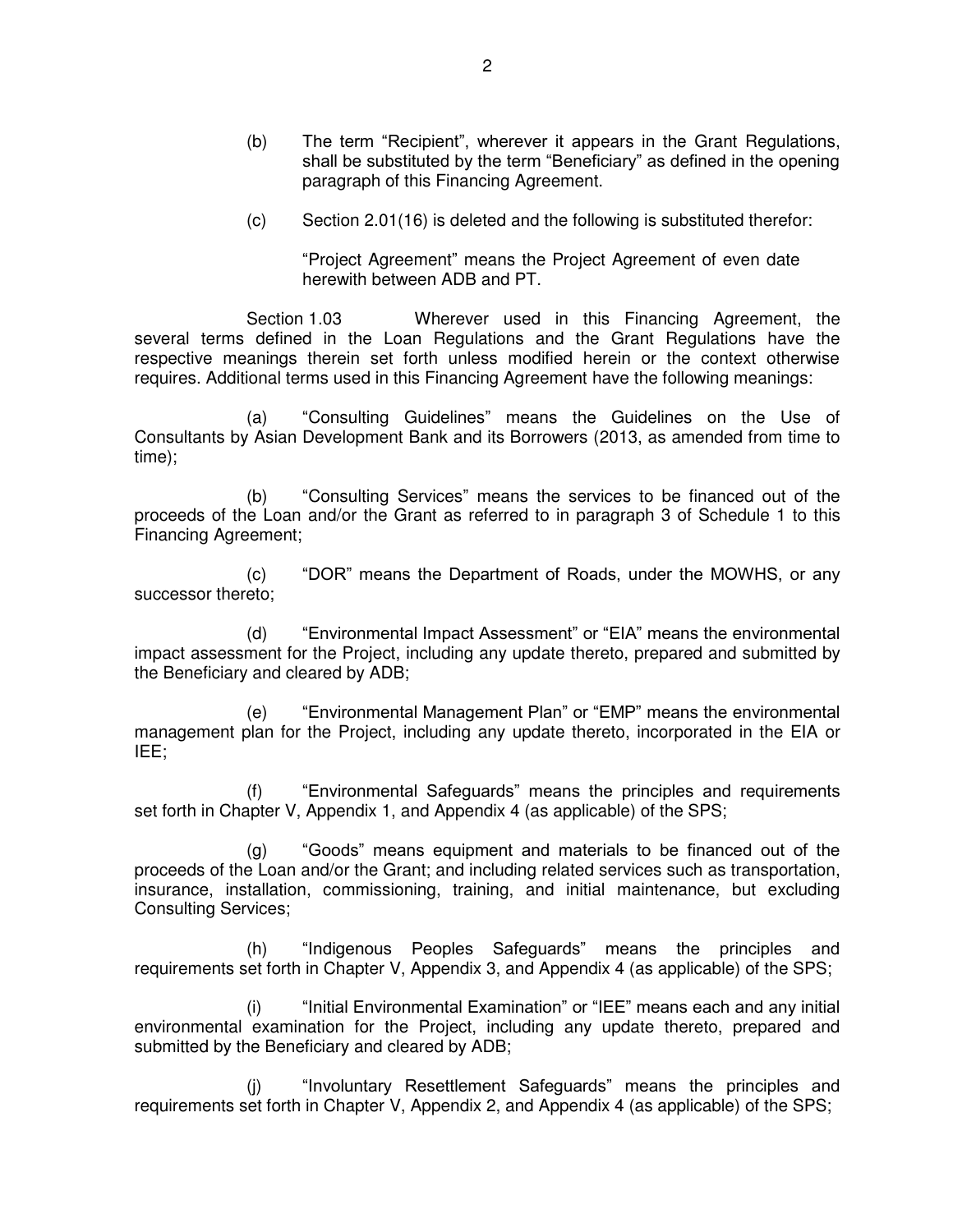(k) "km" means kilometers;

(l) "Loan Disbursement Handbook" means ADB's Loan Disbursement Handbook (2012, as amended from time to time);

(m) "MOWHS" means the Beneficiary's Ministry of Works and Human Settlement, or any successor thereto;

(n) "O&M" means operation and maintenance;

(o) "PAM" means the project administration manual for the Project dated 26 May 2014 and agreed between the Beneficiary and ADB, as updated from time to time in accordance with the respective administrative procedures of the Beneficiary and ADB;

(p) "Part" means a part of the Project, as described in Schedule 1 to this Financing Agreement;

(q) "Procurement Guidelines" means ADB's Procurement Guidelines (2013, as amended from time to time);

(r) "Procurement Plan" means the procurement plan for the Project dated 26 May 2014 and agreed between the Beneficiary and ADB, as updated from time to time in accordance with the Procurement Guidelines, Consulting Guidelines, and other arrangements agreed with ADB;

(s) "Project Executing Agency" means each of the entities indicated as follows or any legal successors thereto acceptable to ADB: (i) DOR for Parts 1(A), 2 and 3 of the Project as described in Schedule 1 to this Financing Agreement; and (ii) PT for Parts 1(B) and 1(C) of the Project as described in Schedule 1 to this Financing Agreement;

(t) "Project facilities" means the facilities to be improved, rehabilitated, modernized, constructed, and/or maintained, and the equipment to be installed and maintained under the Project;

(u) "PT" means Beneficiary's Phuentsholing Thromde, or any successor thereto;

(v) "Resettlement Plan" or "RP" means each and any resettlement plan for the Project, including any update thereto, prepared and submitted by the Beneficiary and cleared by ADB;

(w) "Safeguard Policy Statement" or "SPS" means ADB's Safeguard Policy Statement (2009);

(x) "Safeguards Monitoring Report" means each report prepared and submitted by the Beneficiary to ADB that describes progress with implementation of and compliance with the EMP, the RP and the IPP (as applicable), including any corrective and preventative measures; and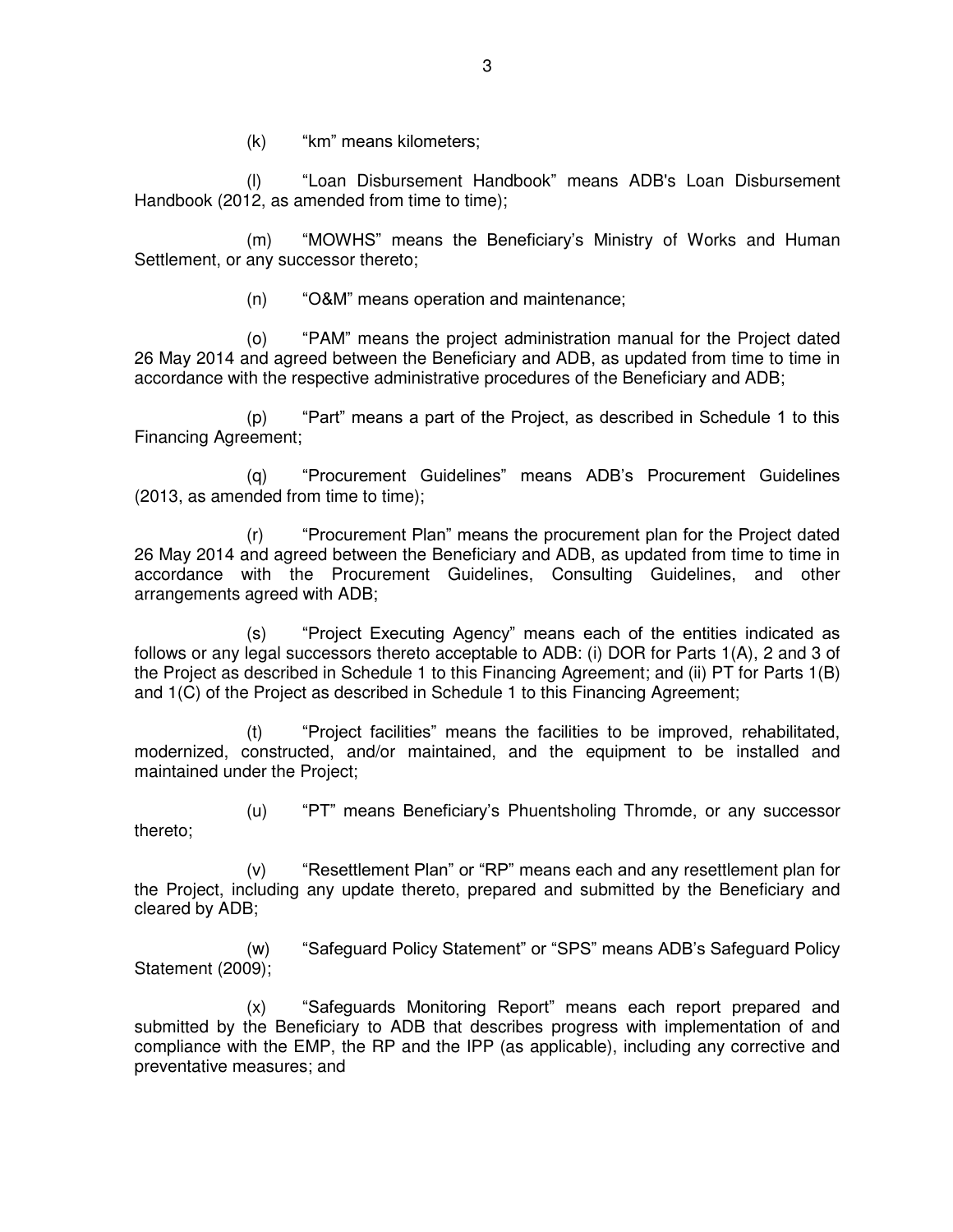(y) "Works" means construction or civil works to be financed out of the proceeds of the Loan and/or the Grant, including services such as drilling or mapping, and project related services that are provided as part of a single responsibility or turnkey contract, but excluding Consulting Services.

#### **ARTICLE II**

#### **The Loan and the Grant**

Section 2.01. ADB agrees to provide to the Beneficiary from ADB's Special Funds resources, on terms and conditions set forth in this Financing Agreement:

- (a) a loan in various currencies equivalent to twenty million three hundred and five thousand Special Drawing Rights (SDR 20,305,000) ("Loan"); and
- (b) a grant in the amount of eighteen million nine hundred sixty thousand Dollars (\$18,960,000) ("Grant").

Section 2.02. (a) The Beneficiary shall pay to ADB an interest charge at the rate of 1% per annum during the grace period, and 1.5% per annum thereafter, on the amount of the Loan withdrawn from the Loan Account and outstanding from time to time.

(b) The term "grace period" as used in paragraph (a) of this Section means the period prior to the first Principal Payment Date in accordance with the amortization schedule set forth in Schedule 2 to this Financing Agreement.

Section 2.03. The interest charge and any other charge on the Loan shall be payable semiannually on 15 January and 15 July in each year.

Section 2.04. The Beneficiary shall repay the principal amount of the Loan withdrawn from the Loan Account in accordance with the amortization schedule set forth in Schedule 2 to this Financing Agreement.

Section 2.05. The currency of repayment of the principal amount of the Loan and the currency of payment of the interest charge for the purposes of Sections 4.03(a) and 4.04 of the Loan Regulations shall be the Dollar.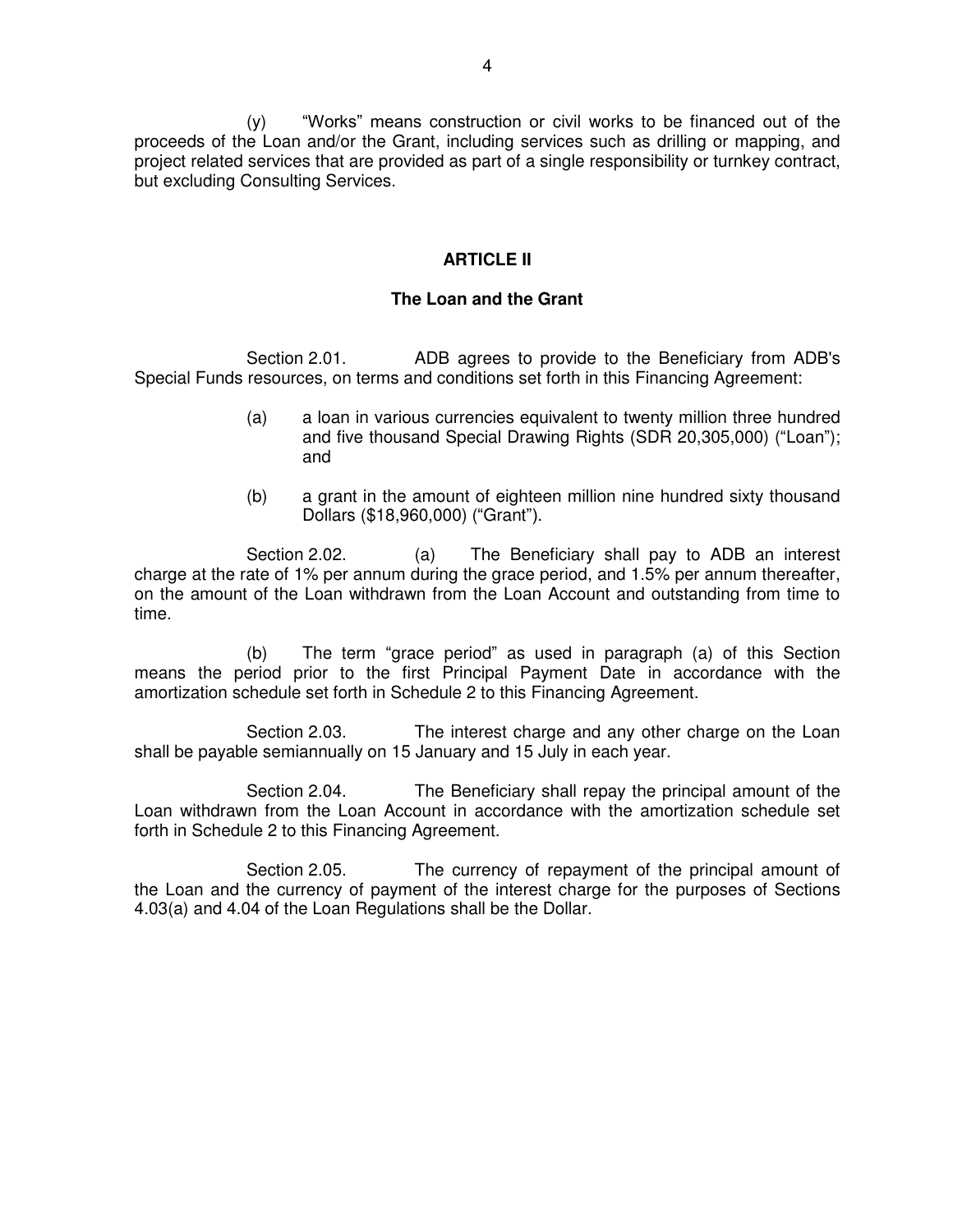#### **ARTICLE III**

#### **Use of Proceeds of the Loan and the Grant**

Section 3.01. The Beneficiary shall (a) make the proceeds of the Loan and a portion of the proceeds of the Grant in respect of Parts 1(A), 2 and 3 of the Project as described in Schedule 1 to this Financing Agreement available to DOR, and shall cause DOR to apply such proceeds to the financing of expenditures on the Project in accordance with the provisions of this Financing Agreement; and (b) make a portion of the proceeds of the Grant in respect of Parts 1(B) and 1(C) of the Project as described in Schedule 1 to this Financing Agreement available to PT, and shall cause PT to apply such proceeds to the financing of expenditures on the Project in accordance with the provisions of this Financing Agreement and the Project Agreement.

Section 3.02. The proceeds of the Loan and the Grant shall be allocated and withdrawn in accordance with the provisions of Schedule 3 to this Financing Agreement, as such Schedule may be amended from time to time by agreement between the Beneficiary and ADB.

Section 3.03. Except as ADB may otherwise agree, the Beneficiary shall procure, or cause to be procured, the items of expenditure to be financed out of the proceeds of the Loan and the Grant in accordance with the provisions of Schedule 4 to this Financing Agreement.

Section 3.04. Withdrawals from the Loan Account and the Grant Account in respect of Goods, Works and Consulting Services shall be made only on account of expenditures relating to:

- (a) Goods which are produced in and supplied from and Works and Consulting Services which are supplied from such member countries of ADB as shall have been specified by ADB from time to time as eligible sources for procurement; and
- (b) Goods, Works and Consulting Services which meet such other eligibility requirements as shall have been specified by ADB from time to time.

Section 3.05. The Loan Closing Date for the purposes of Section 8.02 of the Loan Regulations shall be 31 December 2019, and the Grant Closing Date for the purposes of Section 8.02 of the Grant Regulations shall be 31 December 2019 or, in each case, such other date as may from time to time be agreed between the Beneficiary and ADB.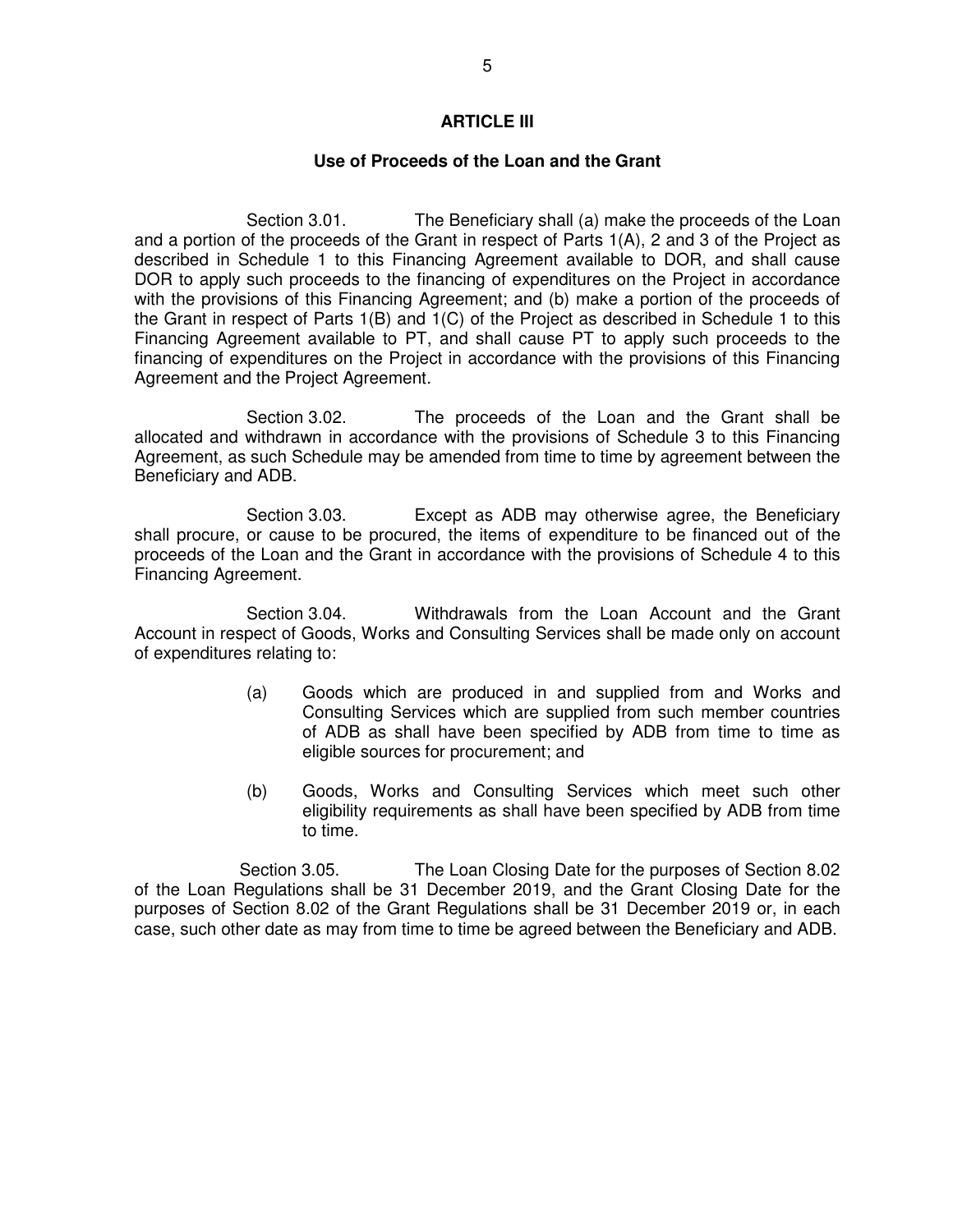#### **ARTICLE IV**

#### **Particular Covenants**

Section 4.01. In the carrying out of the Project and operation of the Project facilities, the Beneficiary shall perform, or cause to be performed, all obligations set forth in Schedule 5 to this Financing Agreement and the Project Agreement.

Section 4.02. (a) The Beneficiary shall (i) maintain separate accounts and records for the Project, including separate accounts and records for the Loan and Grant; (ii) prepare annual financial statements for the Project in accordance with accounting principles acceptable to ADB; (iii) have such financial statements audited annually by independent auditors whose qualifications, experience and terms of reference are acceptable to ADB, in accordance with international standards for auditing or the national equivalent acceptable to ADB; (iv) as part of each such audit, have the auditors prepare a report (which includes the auditors' opinion on the financial statements, use of the Loan and Grant proceeds and compliance with the financial covenants of this Financing Agreement as well as on the use of the procedures for imprest fund(s) and statement of expenditures) and a management letter (which sets out the deficiencies in the internal control of the Project that were identified in the course of the audit, if any); and (v) furnish to ADB, no later than 6 months after the end of each related fiscal year, copies of such audited financial statements, audit report and management letter, all in the English language, and such other information concerning these documents and the audit thereof as ADB shall from time to time reasonably request.

 (b) ADB shall disclose the annual audited financial statements for the Project and the opinion of the auditors on the financial statements within 30 days of the date of their receipt by posting them on ADB's website.

 (c) The Beneficiary shall enable ADB, upon ADB's request, to discuss the financial statements for the Project and the Beneficiary's financial affairs where they relate to the Project with the auditors appointed pursuant to subsection (a)(iii) hereinabove, and shall authorize and require any representative of such auditors to participate in any such discussions requested by ADB. This is provided that such discussions shall be conducted only in the presence of an authorized officer of the Beneficiary, unless the Beneficiary shall otherwise agree.

Section 4.03. The Beneficiary shall enable ADB's representatives to inspect the Project, the Goods and Works, and any relevant records and documents.

Section 4.04. The Beneficiary shall take all action which shall be necessary on its part to enable PT to perform its respective obligations under the Project Agreement, and shall not take or permit any action which would interfere with the performance of such obligations.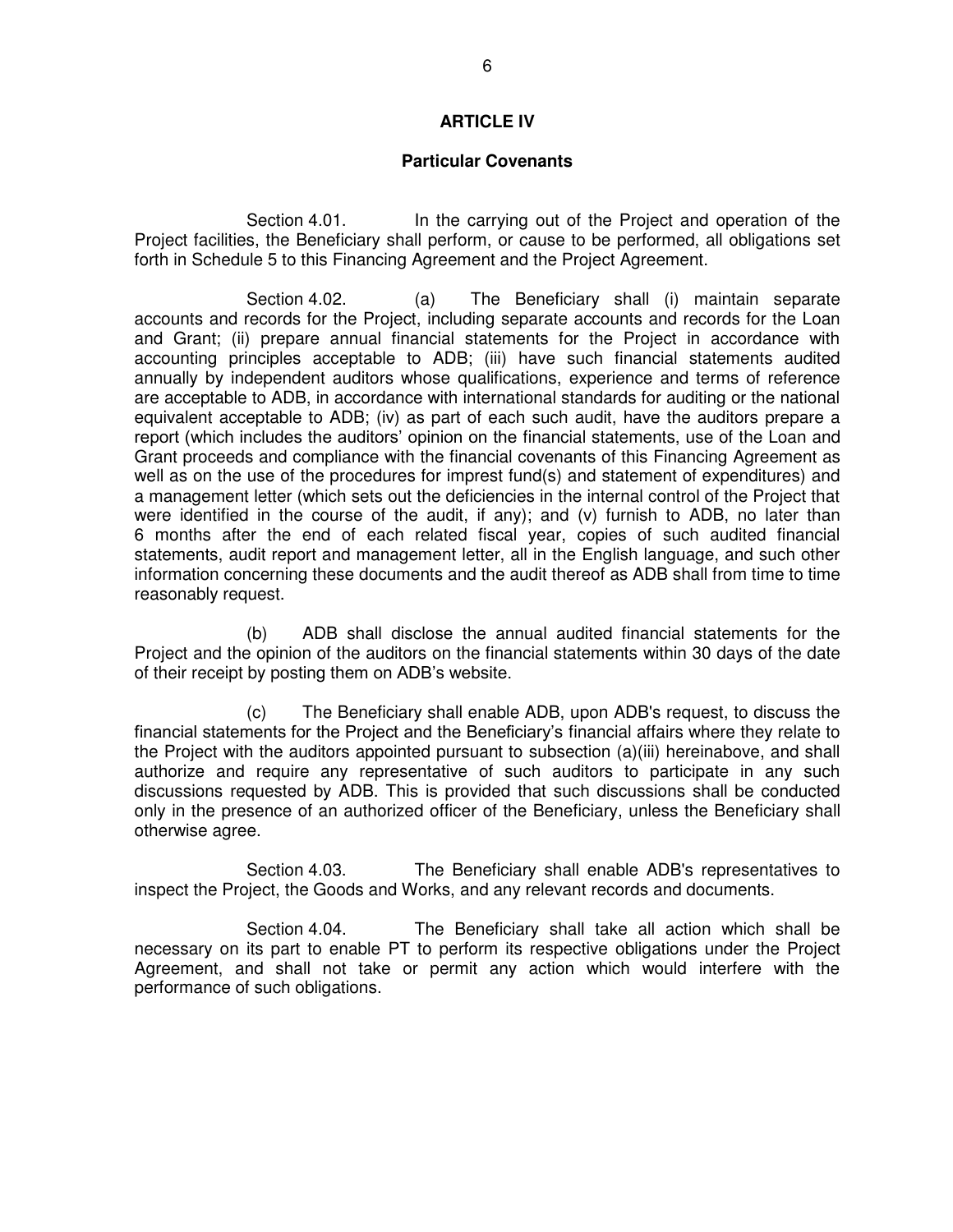### **ARTICLE V**

#### **Effectiveness**

Section 5.01. A date 90 days after the date of this Financing Agreement is specified for the effectiveness of the Financing Agreement for the purposes of Section 9.04 of the Loan Regulations and Section 9.04 of the Grant Regulations.

# **ARTICLE VI**

#### **Miscellaneous**

Section 6.01. The Minister of Finance of the Beneficiary is designated as representative of the Beneficiary for the purposes of Section 11.02 of the Loan Regulations and Section 11.02 of the Grant Regulations.

Section 6.02. The following addresses are specified for the purposes of Section 11.01 of the Loan Regulations and Section 11.01 of the Grant Regulations:

For the Beneficiary

 Ministry of Finance Tashichho Dzong **Thimphu** Bhutan

Facsimile Number:

(975) 232-3154.

### For ADB

 Asian Development Bank 6, ADB Avenue Mandaluyong City 1550 Metro Manila **Philippines** 

Facsimile Numbers:

 (63 2) 636-2444 (63 2) 636-2340.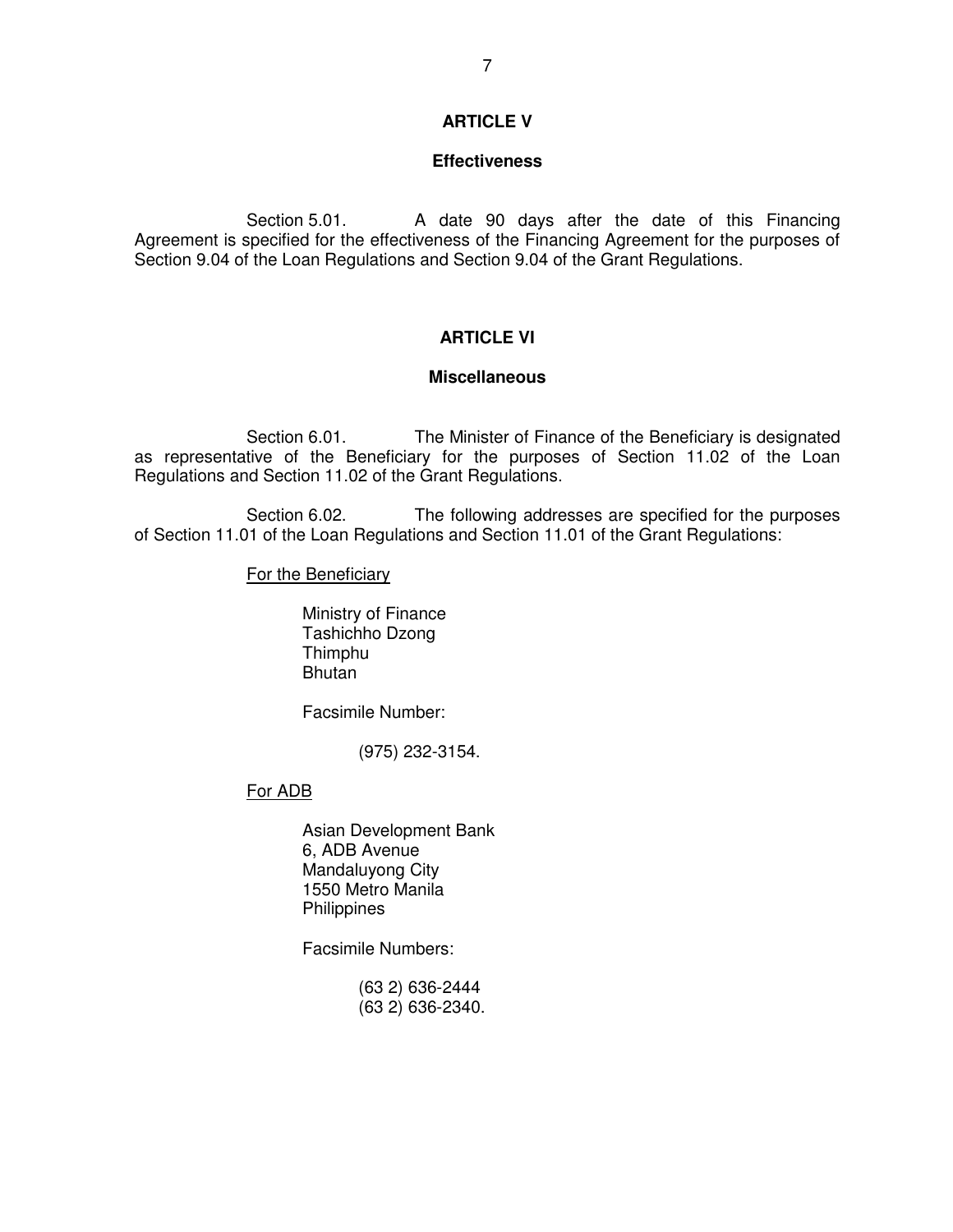IN WITNESS WHEREOF the parties hereto, acting through their<br>representatives thereunto duly authorized, have caused this Financing Agreement to be signed in their respective names as of the day and year first above written and to be delivered at the principal office of ADB.

KINGDOM OF BHUTAN By

**LYONPO NAMGAY DORJI** Minister Ministry of Finance

ASIAN-BEVELOPMEN **BANK** By **TAKEHIKO NAKAO** President

8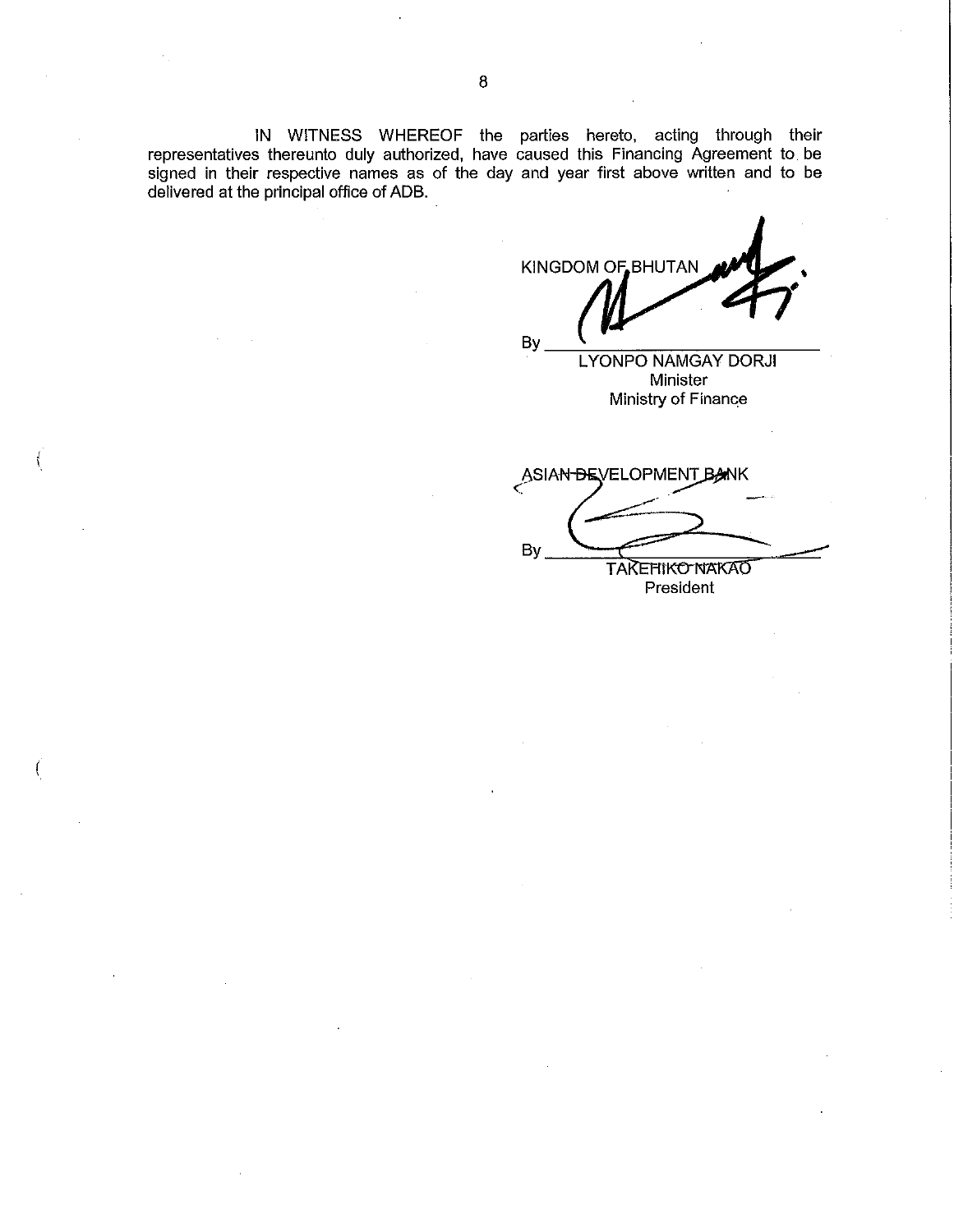### **Description of the Project**

1. The objective of the Project is to improve road connectivity and efficiency in and along the Project areas.

2. The Project shall comprise:

Part 1 - Improvement of land transport and trade infrastructure, including the construction of:

- (A) about 68 km of the southern east-west highway between Nganglam and Dewathang and an access road of about 1.2 km from a border with India at the Pasakha area;
- (B) a mini-dry port in Phuentsholing and land custom station at Alay; and
- (C) about 2.7 km of a bypass road in Phuentsholing.
- Part 2 Improvement of road construction and maintenance capacity.

Part 3 - Promotion of eco-friendly transport.

- 3. Consulting Services shall be provided to support the above activities.
- 4. The Project is expected to be completed by 30 June 2019.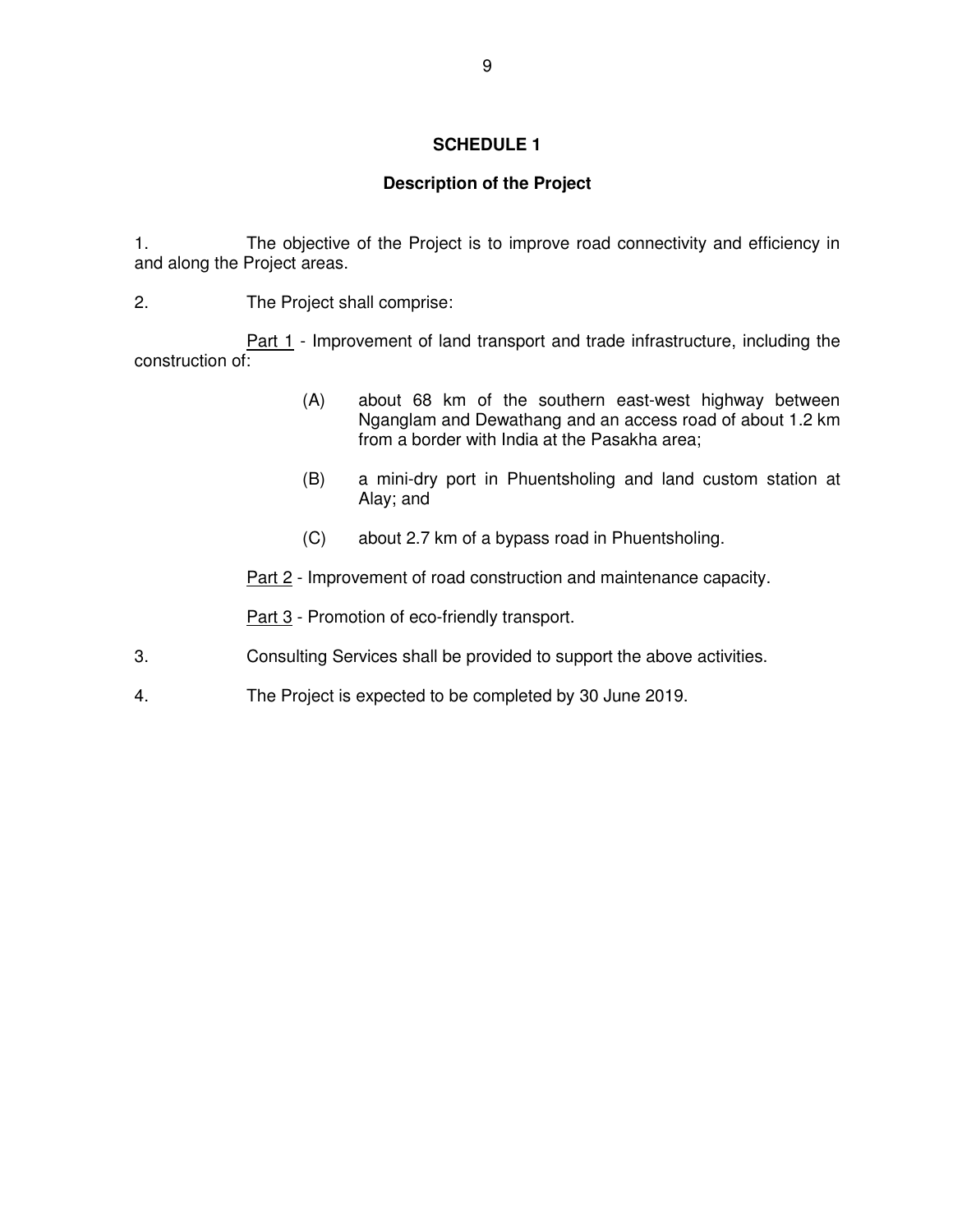# **Amortization Schedule**

# **(South Asia Subregional Economic Cooperation Road Connectivity Project)**

| <b>Date Payment Due</b> | <b>Payment of Principal</b> |
|-------------------------|-----------------------------|
|                         | (expressed in Special       |
|                         | Drawing Rights)*            |
| 15 Jan 2023             | 423,021                     |
| 15 Jul 2023             | 423,021                     |
| 15 Jan 2024             | 423,021                     |
| 15 Jul 2024             | 423,021                     |
| 15 Jan 2025             | 423,021                     |
| 15 Jul 2025             | 423,021                     |
| 15 Jan 2026             | 423,021                     |
| 15 Jul 2026             | 423,021                     |
| 15 Jan 2027             | 423,021                     |
| 15 Jul 2027             | 423,021                     |
| 15 Jan 2028             | 423,021                     |
| 15 Jul 2028             | 423,021                     |
| 15 Jan 2029             | 423,021                     |
| 15 Jul 2029             | 423,021                     |
| 15 Jan 2030             | 423,021                     |
| 15 Jul 2030             | 423,021                     |
| 15 Jan 2031             | 423,021                     |
| 15 Jul 2031             | 423,021                     |
| 15 Jan 2032             | 423,021                     |
| 15 Jul 2032             | 423,021                     |
| 15 Jan 2033             | 423,021                     |
| 15 Jul 2033             | 423,021                     |
| 15 Jan 2034             | 423,021                     |
| 15 Jul 2034             | 423,021                     |
| 15 Jan 2035             | 423,021                     |
| 15 Jul 2035             | 423,021                     |
| 15 Jan 2036             | 423,021                     |
| 15 Jul 2036             | 423,021                     |
| 15 Jan 2037             | 423,021                     |
| 15 Jul 2037             | 423,021                     |
| 15 Jan 2038             | 423,021                     |
| 15 Jul 2038             | 423,021                     |
| 15 Jan 2039             | 423,021                     |
| 15 Jul 2039             | 423,021                     |
| 15 Jan 2040             | 423,021                     |
| 15 Jul 2040             | 423,021                     |
| 15 Jan 2041             | 423,021                     |
| 15 Jul 2041             | 423,021                     |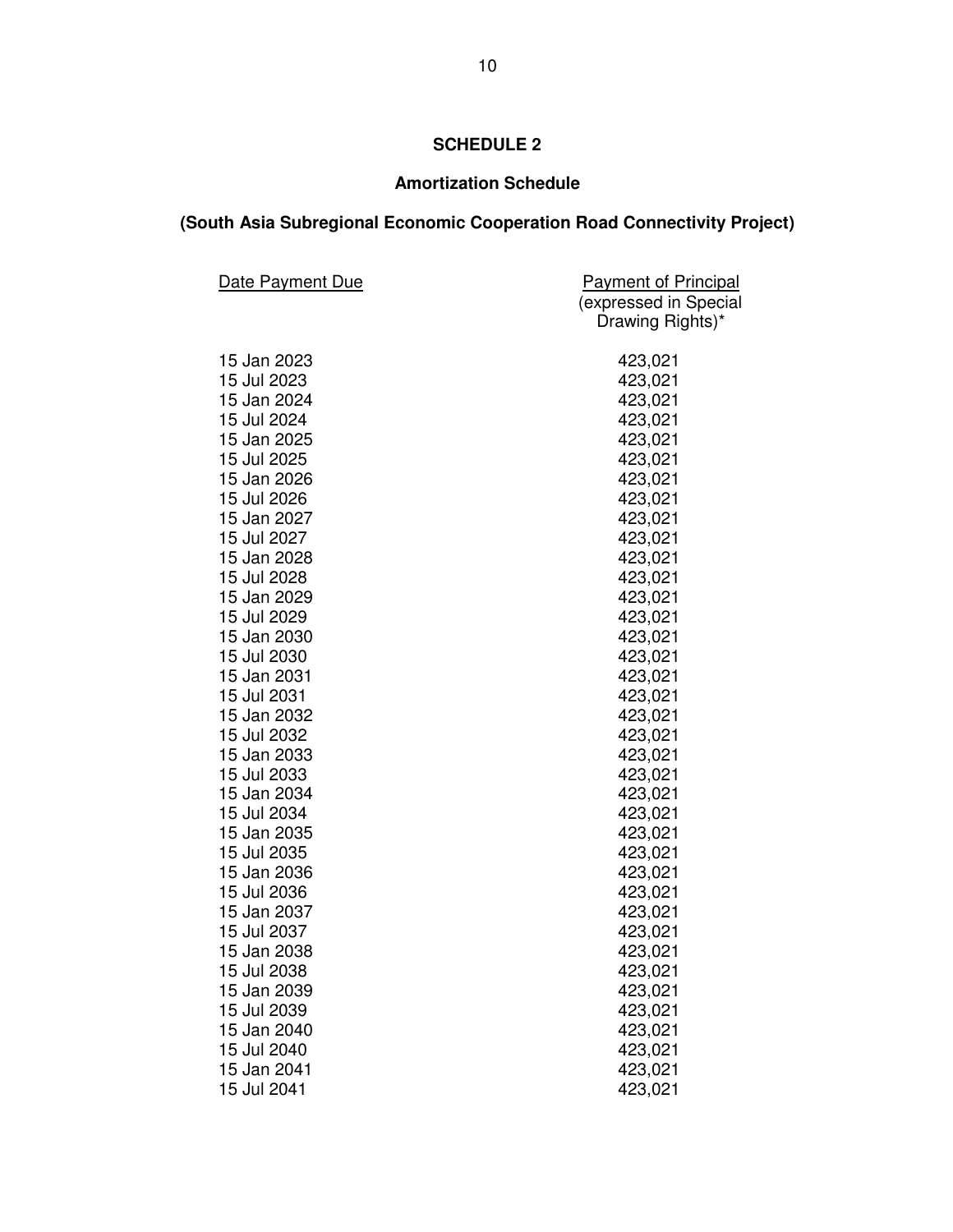| Date Payment Due | <b>Payment of Principal</b><br>(expressed in Special<br>Drawing Rights)* |
|------------------|--------------------------------------------------------------------------|
| 15 Jan 2042      | 423,021                                                                  |
| 15 Jul 2042      | 423,021                                                                  |
| 15 Jan 2043      | 423,021                                                                  |
| 15 Jul 2043      | 423,021                                                                  |
| 15 Jan 2044      | 423,021                                                                  |
| 15 Jul 2044      | 423,021                                                                  |
| 15 Jan 2045      | 423,021                                                                  |
| 15 Jul 2045      | 423,021                                                                  |
| 15 Jan 2046      | 423,021                                                                  |
| 15 Jul 2046      | 423,013                                                                  |
| <b>TOTAL</b>     | 20,305,000                                                               |

 $\ast$  The arrangements for payment of each maturity are subject to the provisions of Sections 3.04 and 4.03 of the Loan Regulations.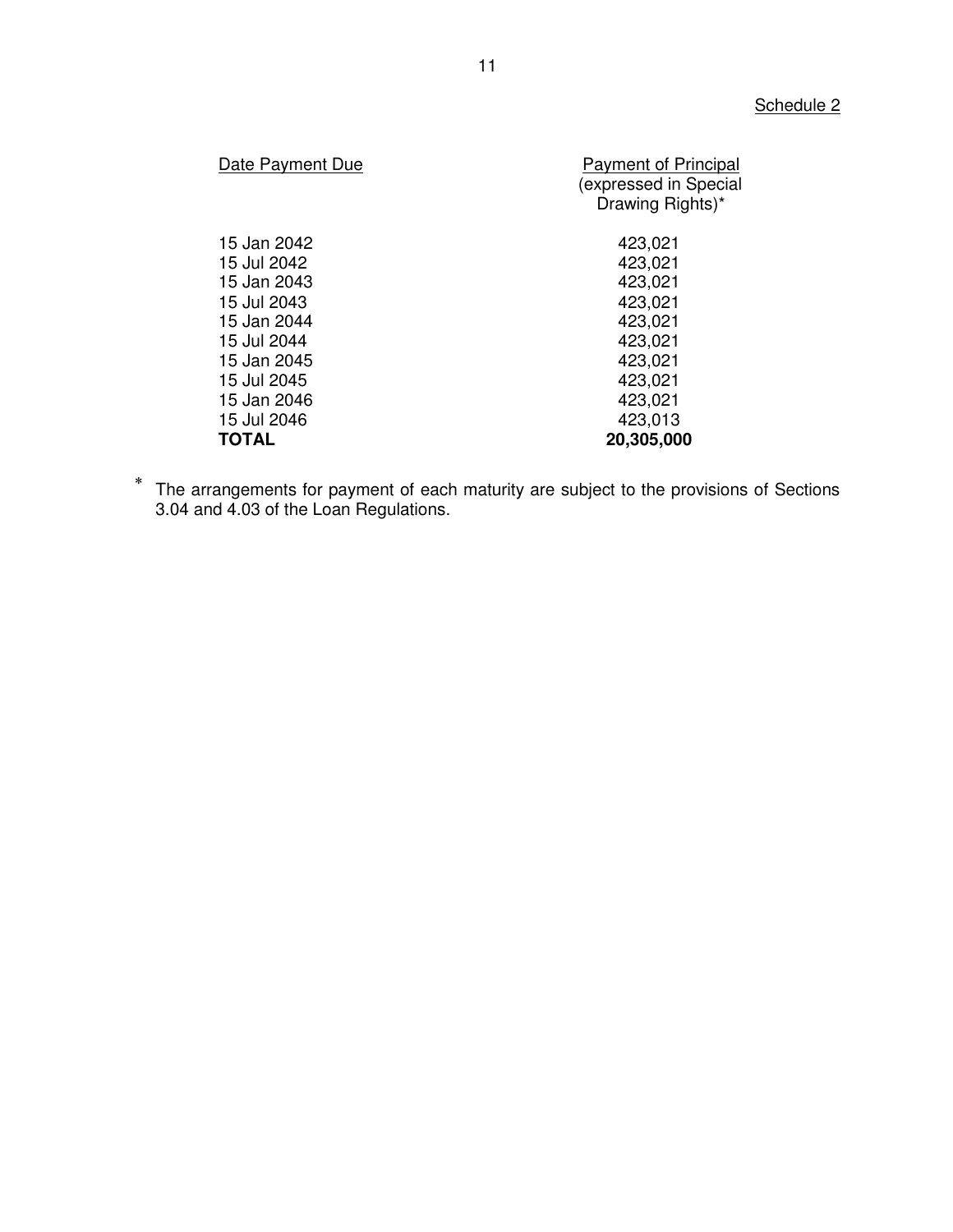# **Allocation and Withdrawal of Loan and Grant Proceeds**

### General

1. The tables attached to this Schedule set forth the Categories of items of expenditure to be financed out of the proceeds of the Loan and the Grant. Table 1 sets forth the allocation of the Loan proceeds to each such Category. Table 2 sets out the allocation of the Grant proceeds to each such Category. (Reference to "Category" in this Schedule is to a Category or Subcategory of Table 1 and Table 2, respectively.)

### Basis for Withdrawal from the Loan and Grant Account

2. Except as ADB may otherwise agree, the proceeds of the Loan and the Grant shall be disbursed on the basis of the withdrawal percentage for each item of expenditure set forth in Table 1 and Table 2, respectively.

### Interest Charge

3. The amount allocated to Category 2 of Table 1 is for financing the interest charge on the Loan during the implementation period of the Project.

### **Reallocation**

4. Notwithstanding the allocation of the Loan proceeds and the Grant proceeds and the withdrawal percentages set forth in Table 1 and Table 2, respectively,

 (a) if the amount of the Loan or the Grant allocated to any Category appears to be insufficient to finance all agreed expenditures in that Category, ADB may, by notice to the Beneficiary, (i) reallocate to such Category, to the extent required to meet the estimated shortfall, amounts of the Loan or the Grant which have been allocated to another Category but, in the opinion of ADB, are not needed to meet other expenditures, and (ii) if such reallocation cannot fully meet the estimated shortfall, reduce the withdrawal percentage applicable to such expenditures in order that further withdrawals under such Category may continue until all expenditures thereunder shall have been made; and

 (b) if the amount of the Loan or the Grant then allocated to any Category appears to exceed all agreed expenditures in that Category, ADB may, by notice to the Beneficiary, reallocate such excess amount to any other Category.

### Disbursement Procedures

5. Except as ADB may otherwise agree, the proceeds of the Loan and the Grant shall be disbursed in accordance with the Loan Disbursement Handbook.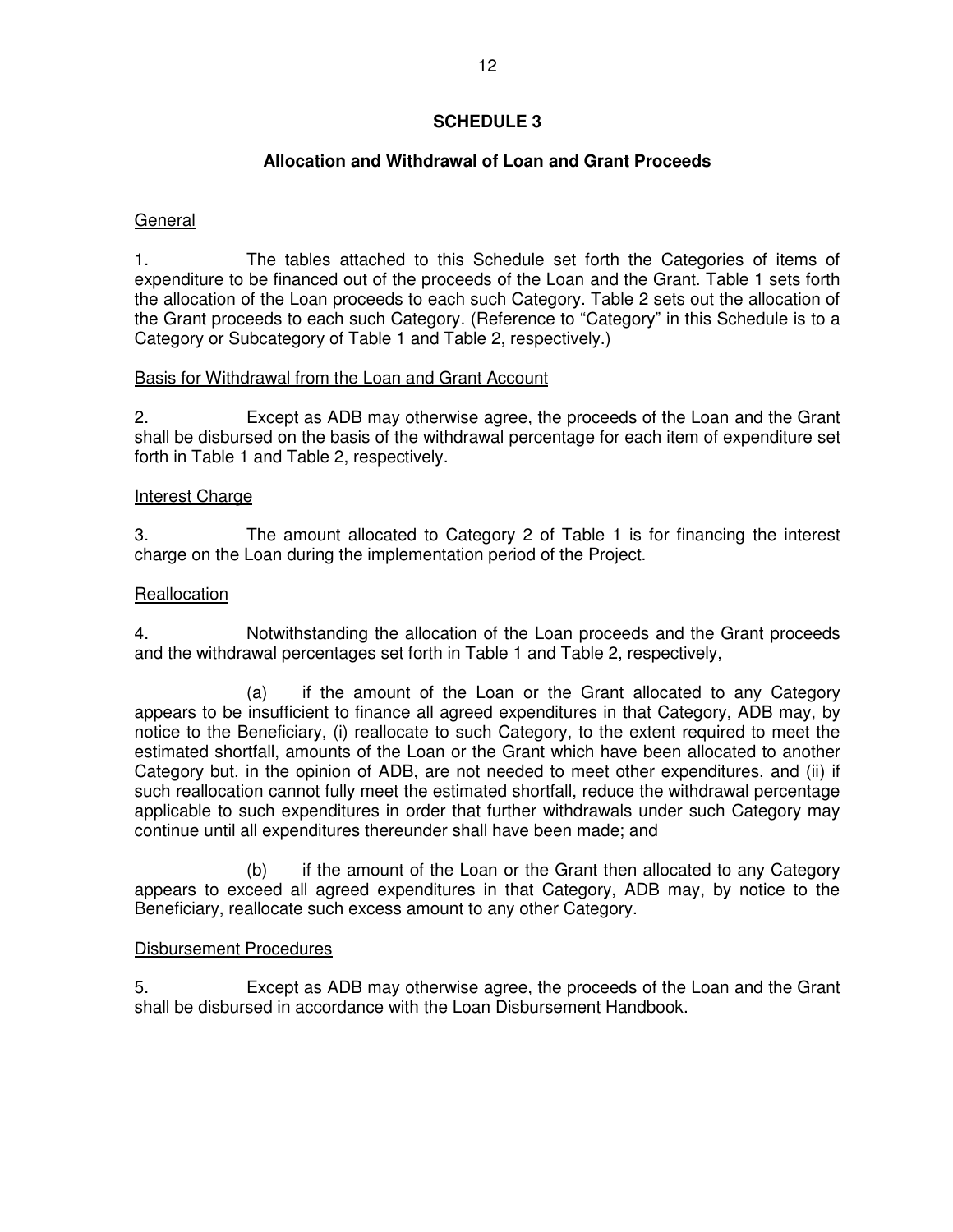# **TABLE 1**

| ALLOCATION AND WITHDRAWAL OF LOAN PROCEEDS<br>(South Asia Subregional Economic Cooperation Road Connectivity Project) |                 |                                                                         |                                                      |  |  |
|-----------------------------------------------------------------------------------------------------------------------|-----------------|-------------------------------------------------------------------------|------------------------------------------------------|--|--|
| <b>Number</b>                                                                                                         | <b>Item</b>     | <b>Total Amount Allocated</b><br>for ADB Financing<br>(SDR)<br>Category | <b>Basis for Withdrawal</b><br>from the Loan Account |  |  |
|                                                                                                                       | Works and       |                                                                         | 17,167,000 84% of total expenditure                  |  |  |
|                                                                                                                       | Equipment       |                                                                         | claimed                                              |  |  |
| 2                                                                                                                     | Interest Charge |                                                                         | 259,000   100% of amount due                         |  |  |
| 3                                                                                                                     | Unallocated     | 2,879,000                                                               |                                                      |  |  |
|                                                                                                                       | Total           | 20,305,000                                                              |                                                      |  |  |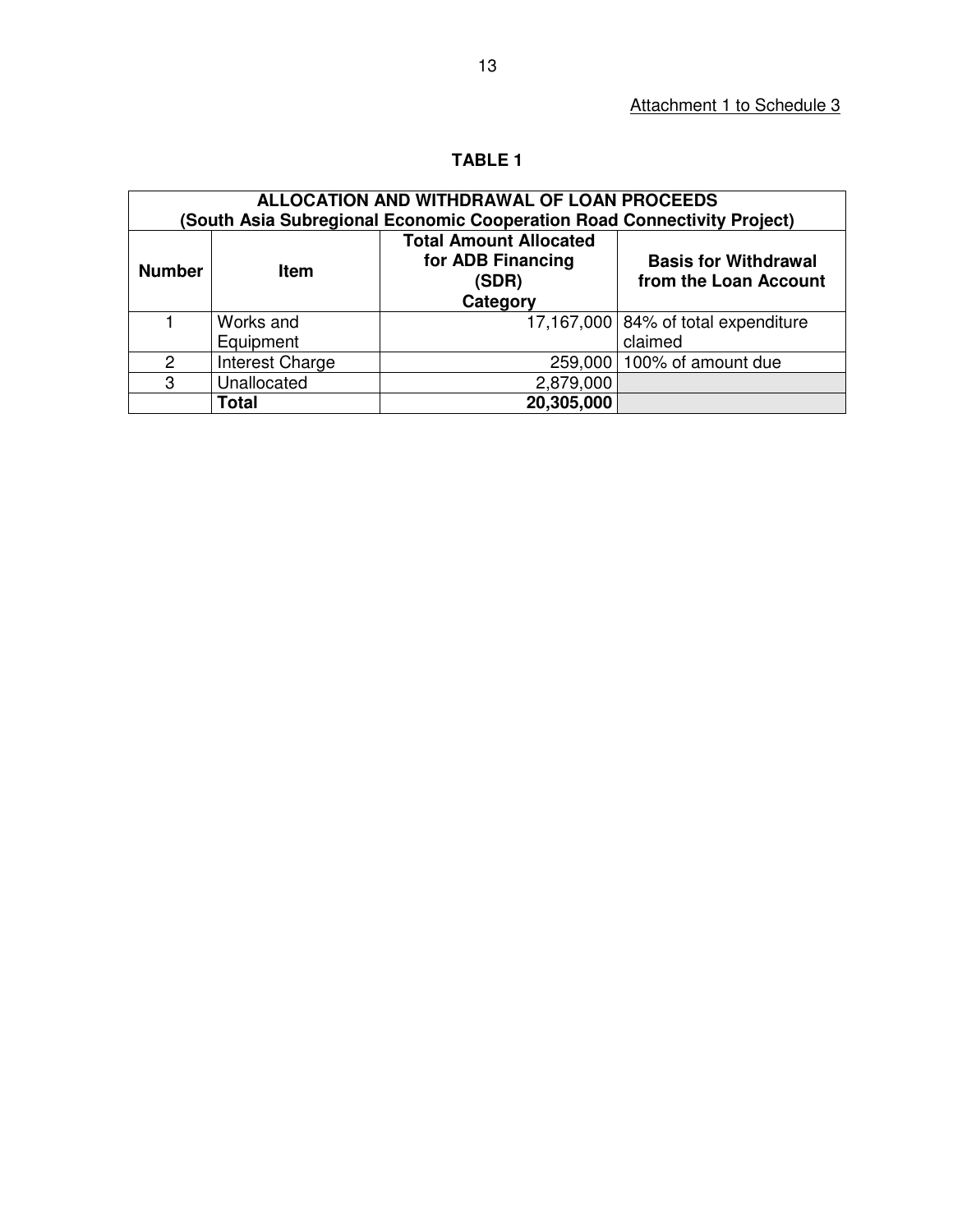# **TABLE 2**

| ALLOCATION AND WITHDRAWAL OF GRANT PROCEEDS<br>(South Asia Subregional Economic Cooperation Road Connectivity Project) |                            |                                                                                              |                                                       |  |  |
|------------------------------------------------------------------------------------------------------------------------|----------------------------|----------------------------------------------------------------------------------------------|-------------------------------------------------------|--|--|
| <b>Number</b>                                                                                                          | <b>Item</b>                | <b>Total Amount Allocated</b><br>for ADB Financing<br>(\$)<br>Category<br><b>Subcategory</b> | <b>Basis for Withdrawal</b><br>from the Grant Account |  |  |
|                                                                                                                        | <b>Works and Equipment</b> |                                                                                              | 11,010,000 $ 81\%$ of total expenditure<br>claimed    |  |  |
| $\overline{2}$                                                                                                         | <b>Consulting Services</b> | 6,350,000                                                                                    | 100% of total expenditure<br>claimed                  |  |  |
| 3                                                                                                                      | Unallocated                | 1,600,000                                                                                    |                                                       |  |  |
|                                                                                                                        | Total                      | 18,960,000                                                                                   |                                                       |  |  |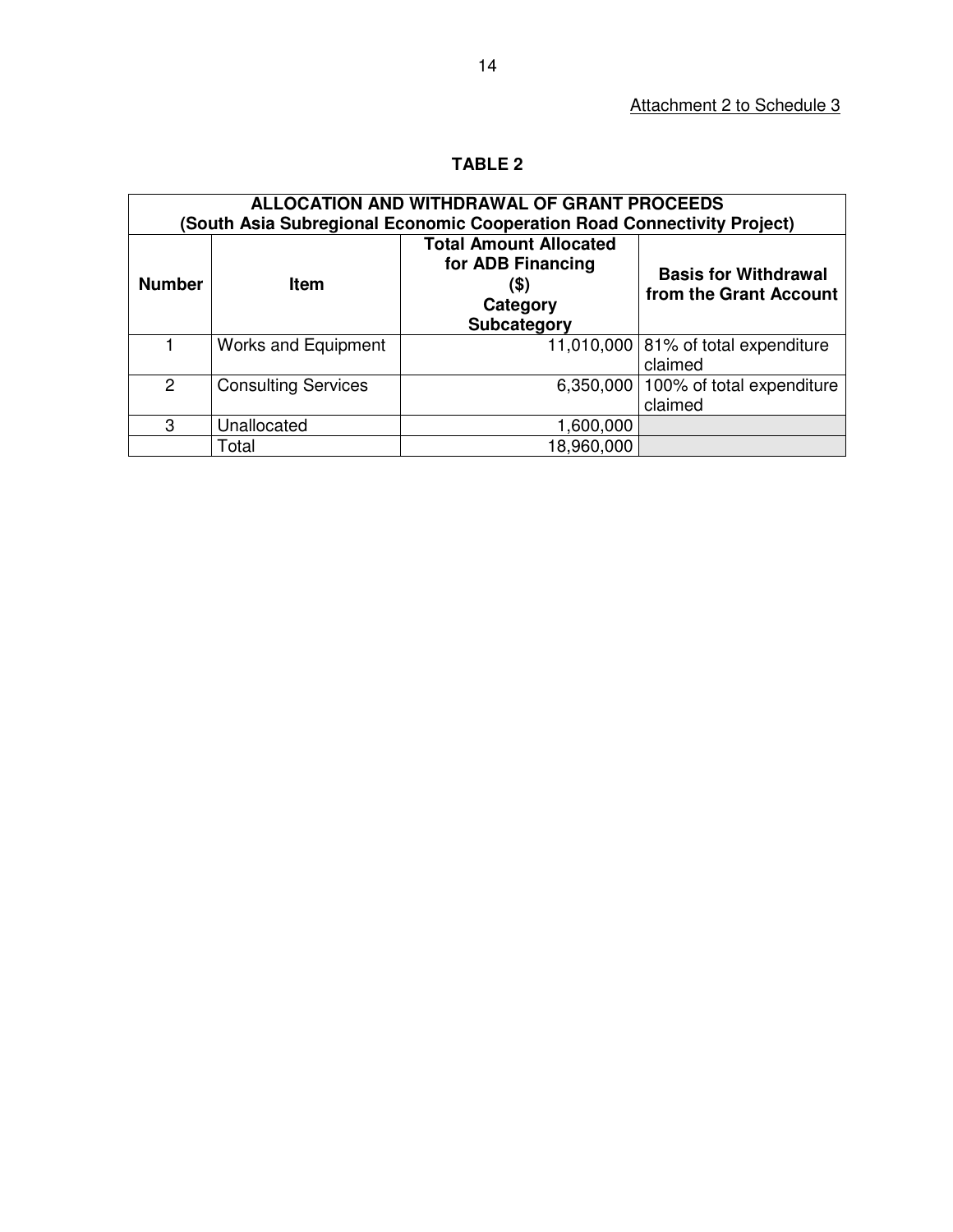# **Procurement of Goods, Works and Consulting Services**

# General

1. The procurement of Goods, Works and Consulting Services shall be subject to and governed by the Procurement Guidelines, and the Consulting Guidelines, respectively.

2. All terms used in this Schedule and not otherwise defined in this Financing Agreement have the meanings provided in the Procurement Guidelines and/or the Consulting Guidelines, as applicable.

# Goods and Works

3. Except as ADB may otherwise agree, Goods and Works shall only be procured on the basis of the methods of procurement set forth below:

- (a) International Competitive Bidding; and
- (b) National Competitive Bidding.

4. The methods of procurement are subject to, among other things, the detailed arrangements and threshold values set forth in the Procurement Plan. The Beneficiary may only modify the methods of procurement or threshold values with the prior agreement of ADB, and modifications must be set out in updates to the Procurement Plan.

# National Competitive Bidding

5. The Beneficiary and ADB shall ensure that, prior to the commencement of any procurement activity under national competitive bidding, the Beneficiary's national competitive bidding procedures are consistent with the Procurement Guidelines. Any modifications or clarifications to such procedures agreed between the Beneficiary and ADB shall be set out in the Procurement Plan. Any subsequent change to the agreed modifications and clarifications shall become effective only after approval of such change by the Beneficiary and ADB.

### Conditions for Award of Contract

6. The Beneficiary shall ensure that no Works contract which involves environmental impacts is awarded until:

- (a) the relevant environmental authority of the Beneficiary has granted the final approval of the EIA and/or IEE; and
- (b) the Beneficiary has incorporated the relevant provisions from the EMP into the Works contract.

7. The Beneficiary shall ensure that no Works contract which involves involuntary resettlement impacts is awarded, until the Beneficiary has prepared and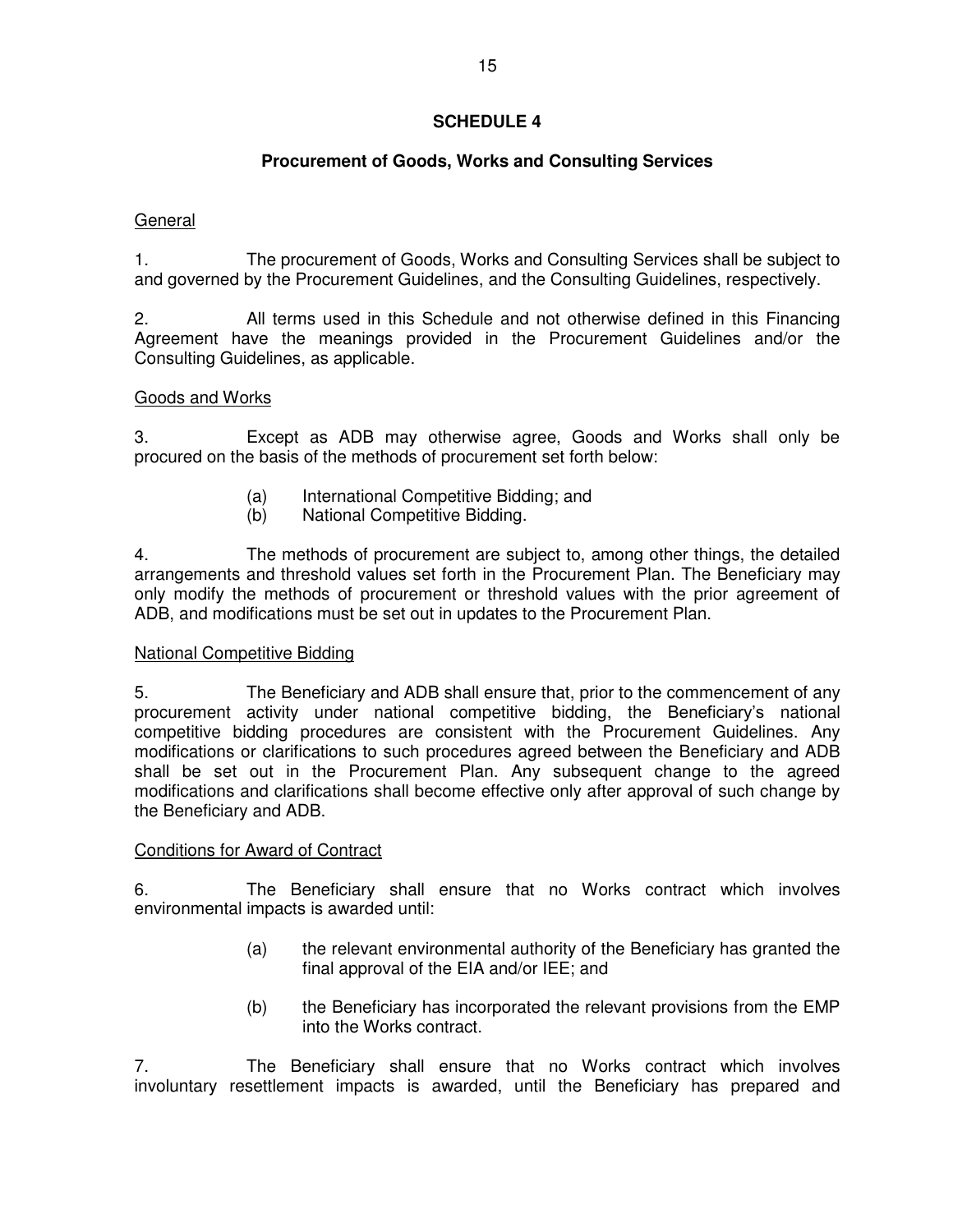submitted to ADB the final RP based on the Project's detailed design, and obtained ADB's clearance of such RP.

8. The Beneficiary shall ensure that no Works contract which involves impacts on indigenous peoples is awarded until the Beneficiary has prepared and submitted to ADB the final indigenous peoples plan, and obtained ADB's clearance of such plan.

### Consulting Services

9. Except as ADB may otherwise agree, the Beneficiary shall apply quality- and cost-based selection for selecting and engaging Consulting Services.

### Industrial or Intellectual Property Rights

10. (a) The Beneficiary shall ensure that all Goods and Works procured (including without limitation all computer hardware, software and systems, whether separately procured or incorporated within other goods and services procured) do not violate or infringe any industrial property or intellectual property right or claim of any third party.

(b) The Beneficiary shall ensure that all contracts for the procurement of Goods and Works contain appropriate representations, warranties and, if appropriate, indemnities from the contractor or supplier with respect to the matters referred to in subparagraph (a) of this paragraph.

11. The Beneficiary shall ensure that all ADB-financed contracts with consultants contain appropriate representations, warranties and, if appropriate, indemnities from the consultants to ensure that the Consulting Services provided do not violate or infringe any industrial property or intellectual property right or claim of any third party.

### ADB's Review of Procurement Decisions

12. Contracts procured under international competitive bidding procedures and contracts for Consulting Services shall be subject to prior review by ADB, unless otherwise agreed between the Beneficiary and ADB and set forth in the Procurement Plan.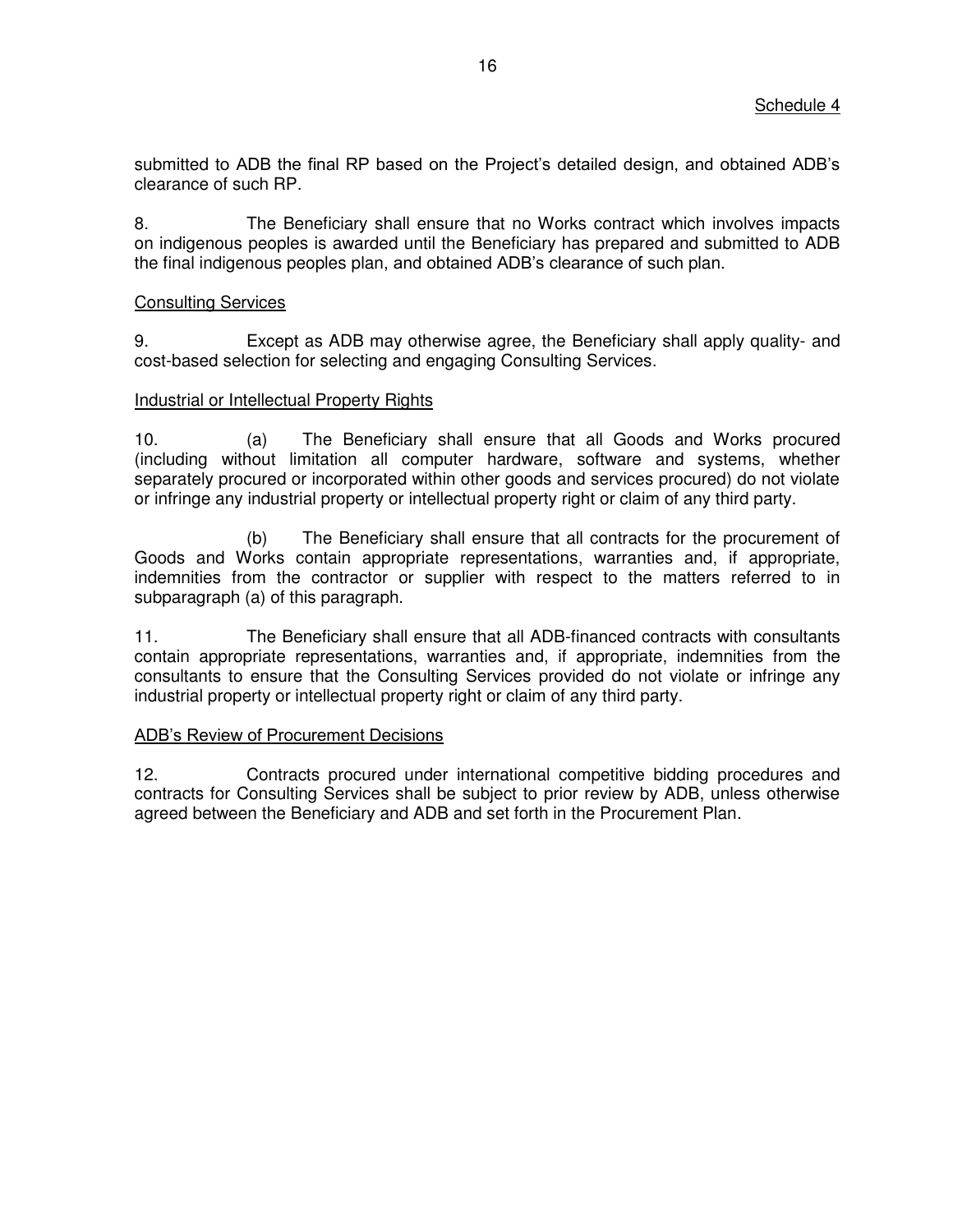# **Execution of Project and Operation of Project Facilities; Financial Matters**

# Implementation Arrangements

1. The Beneficiary and the Project Executing Agencies shall ensure that the Project is implemented in accordance with the detailed arrangements set forth in the PAM. Any subsequent change to the PAM shall become effective only after approval of such change by the Beneficiary and ADB. In the event of any discrepancy between the PAM and this Financing Agreement, the provisions of this Financing Agreement shall prevail.

# Counterpart Funds

2. The Beneficiary shall make available the Loan and Grant proceeds to the Project Executing Agencies under appropriate arrangements acceptable to ADB, and shall provide or cause each Project Executing Agency to provide, as necessary, respective counterpart staff, land, facilities, and funding required for timely and effective implementation of the Project, including, without limitation, any funds required (a) to meet any shortfall between cost and revenues for the O&M of Project facilities; (b) to mitigate unforeseen environmental or social impacts; and (c) to meet any additional costs arising from design changes, price escalation in construction costs and/or unforeseen circumstances. The Beneficiary shall cause the relevant Project Executing Agency to make the resources thus required available on an annual basis for each fiscal year.

# Coordination among the Beneficiary's Agencies

3. The Beneficiary shall be fully committed to the Project and shall ensure that all its ministries, agencies and divisions involved in the implementation of the Project, including local government authorities, give their full cooperation to ensure smooth implementation of the Project. Specifically, the Beneficiary shall cause the MOWHS, each Project Executing Agency and any other relevant authority to give full, timely and efficient cooperation in issuing any licenses, permits or approvals required in connection with construction, upgrade, and/or improvement of Project facilities within the Project areas.

# Project Website

4. Within 12 months after the Effective Date, the Beneficiary shall ensure that a Project website is created to disclose information about various matters in regards to the Project, including procurement. With regard to procurement, the website shall include information on the list of participating bidders, name of the winning bidder, basic details on bidding procedures adopted, amount of contract awarded, and the list of goods/services procured. The Project website need not be separate from an existing website of the Beneficiary or the Project Executing Agency, as long as it is comprehensive and easily accessible by the public.

# **Environment**

5. The Beneficiary shall ensure, or cause the relevant Project Executing Agency to ensure, that the preparation, design, construction, implementation, operation and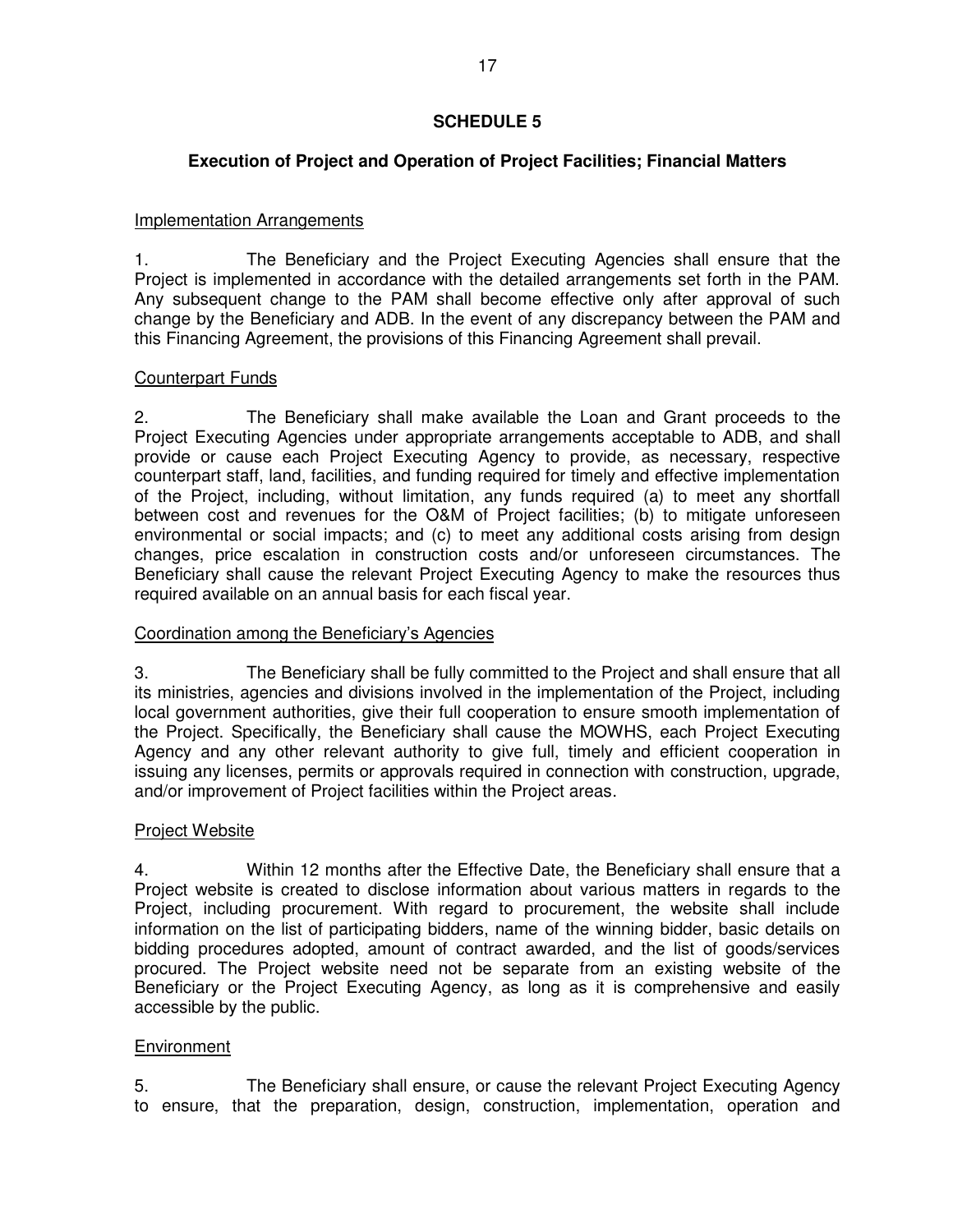decommissioning of the Project and all Project facilities comply with (a) all applicable laws and regulations of the Beneficiary relating to environment, health and safety; (b) the Environmental Safeguards; and (c) all measures and requirements set forth in the EIA, the IEE, the EMP, and any corrective or preventative actions set forth in a Safeguards Monitoring Report.

### Resettlement

6. The Beneficiary shall ensure, or cause the relevant Project Executing Agency to ensure, that all land and all rights-of-way required for the Project are made available to the Works contractor in accordance with the schedule agreed under the related Works contract and all land acquisition and resettlement activities are implemented in compliance with (a) all applicable laws and regulations of the Beneficiary relating to land acquisition and involuntary resettlement; (b) the Involuntary Resettlement Safeguards; and (c) all measures and requirements set forth in the RP, and any corrective or preventative actions set forth in the Safeguards Monitoring Report.

7. Without limiting the application of the Involuntary Resettlement Safeguards or the RP, the Beneficiary shall ensure, or cause the Project Executing Agencies to ensure, that no physical or economic displacement takes place in connection with the Project until:

- (a) compensation and other entitlements have been provided to affected people in accordance with the RP; and
- (b) a comprehensive income and livelihood restoration program has been established in accordance with the RP.

### Indigenous Peoples

8. The Beneficiary shall ensure, or cause the Project Executing Agencies to ensure, that the Project does not have any indigenous peoples impact within the meaning of the SPS. In the event that the Project does have any such impact, the Beneficiary shall ensure, or cause the relevant Project Executing Agency to ensure, that the preparation, design, construction, implementation and operation of the Project comply with (a) all applicable laws and regulations of the Beneficiary relating to indigenous peoples, and (b) the Indigenous Peoples Safeguards.

### Human and Financial Resources to Implement Safeguards Requirements

9. The Beneficiary shall make available, or cause the Project Executing Agencies to make available, necessary budgetary and human resources to fully implement the EMP and the RP.

### Safeguards – Related Provisions in Bidding Documents and Works Contracts

10. The Beneficiary shall ensure, or cause the Project Executing Agencies to ensure, that all bidding documents and contracts for Works contain provisions that require contractors to: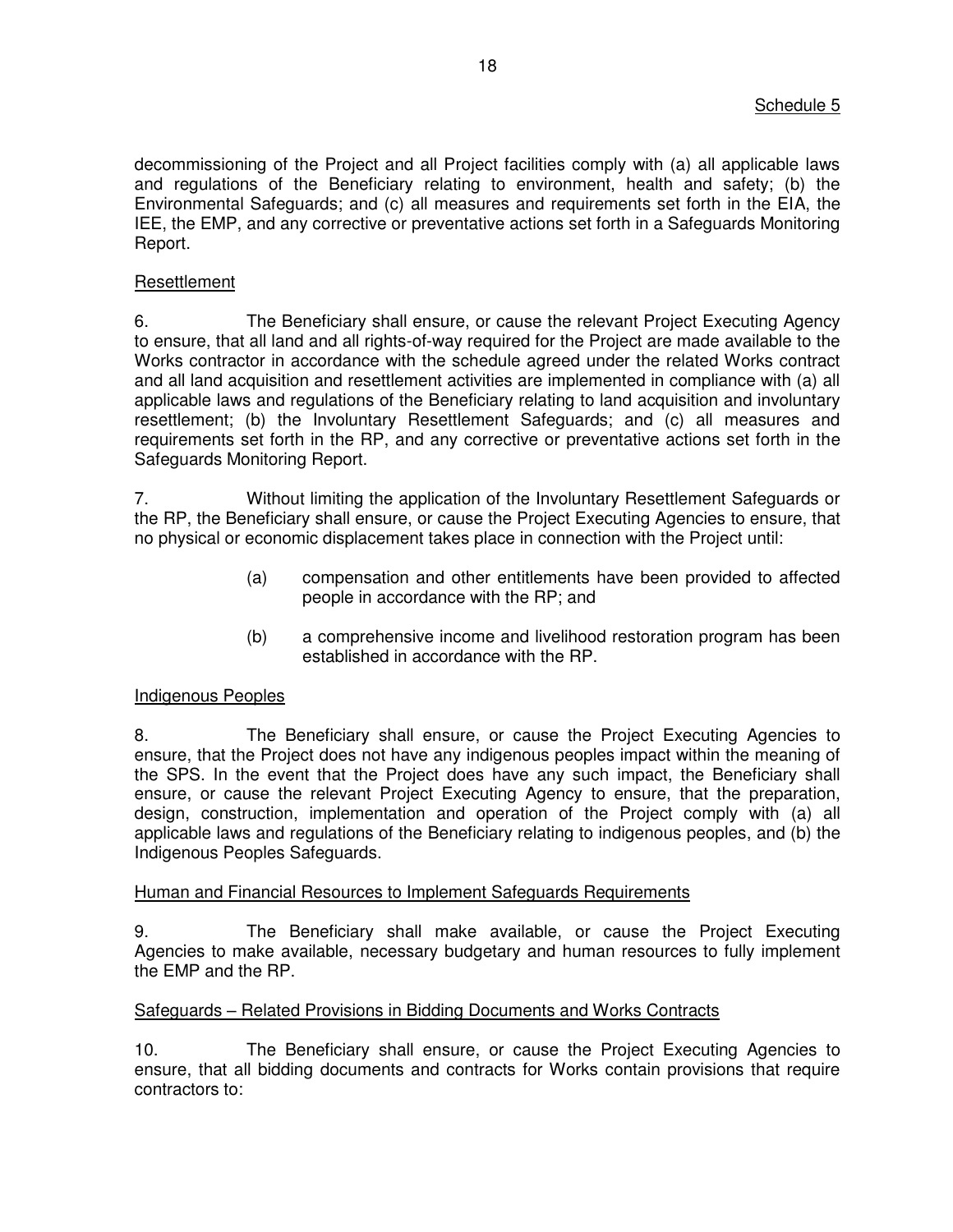- (a) comply with the measures relevant to the contractor set forth in the EIA, the IEE, the EMP, the RP and any indigenous peoples plan (to the extent they concern impacts on affected people during design and/or construction), and any corrective or preventative actions set forth in a Safeguards Monitoring Report;
- (b) make available a budget for all such environmental and social measures;
- (c) provide the Project Executing Agency with a written notice of any unanticipated environmental, resettlement or indigenous peoples risks or impacts that arise during design, construction, implementation or operation of the Project that were not considered in the EIA, the IEE, the EMP, and the RP;
- (d) adequately record the condition of roads, agricultural land and other infrastructure prior to starting to transport materials and construction; and
- (e) reinstate pathways, other local infrastructure, and agricultural land to at least their pre-project condition upon the completion of construction.

#### Safeguards Monitoring and Reporting

11. The Beneficiary shall do the following or cause the Project Executing Agencies to do the following:

- (a) submit semiannual Safeguards Monitoring Reports to ADB for disclosure on ADB's website and disclose relevant information from such reports to affected persons promptly when requested*;*
- (b) if any unanticipated environmental and/or social risks and impacts arise during construction, implementation or operation of the Project that were not considered in the EIA, the IEE, the EMP, and the RP, promptly inform ADB of the occurrence of such risks or impacts, with detailed description of the event and proposed corrective action plan;
- (c) no later than 3 months from award of the first Works contract, engage or cause to be engaged qualified and experienced external experts or qualified non-governmental organizations under a selection process and terms of reference acceptable to ADB, to verify information produced through the Project monitoring process for environment, resettlement and indigenous peoples (if any), and facilitate the carrying out of any verification activities by such external experts; and
- (d) report any actual or potential breach of compliance with the measures and requirements set forth in the EMP and the RP promptly after becoming aware of the breach.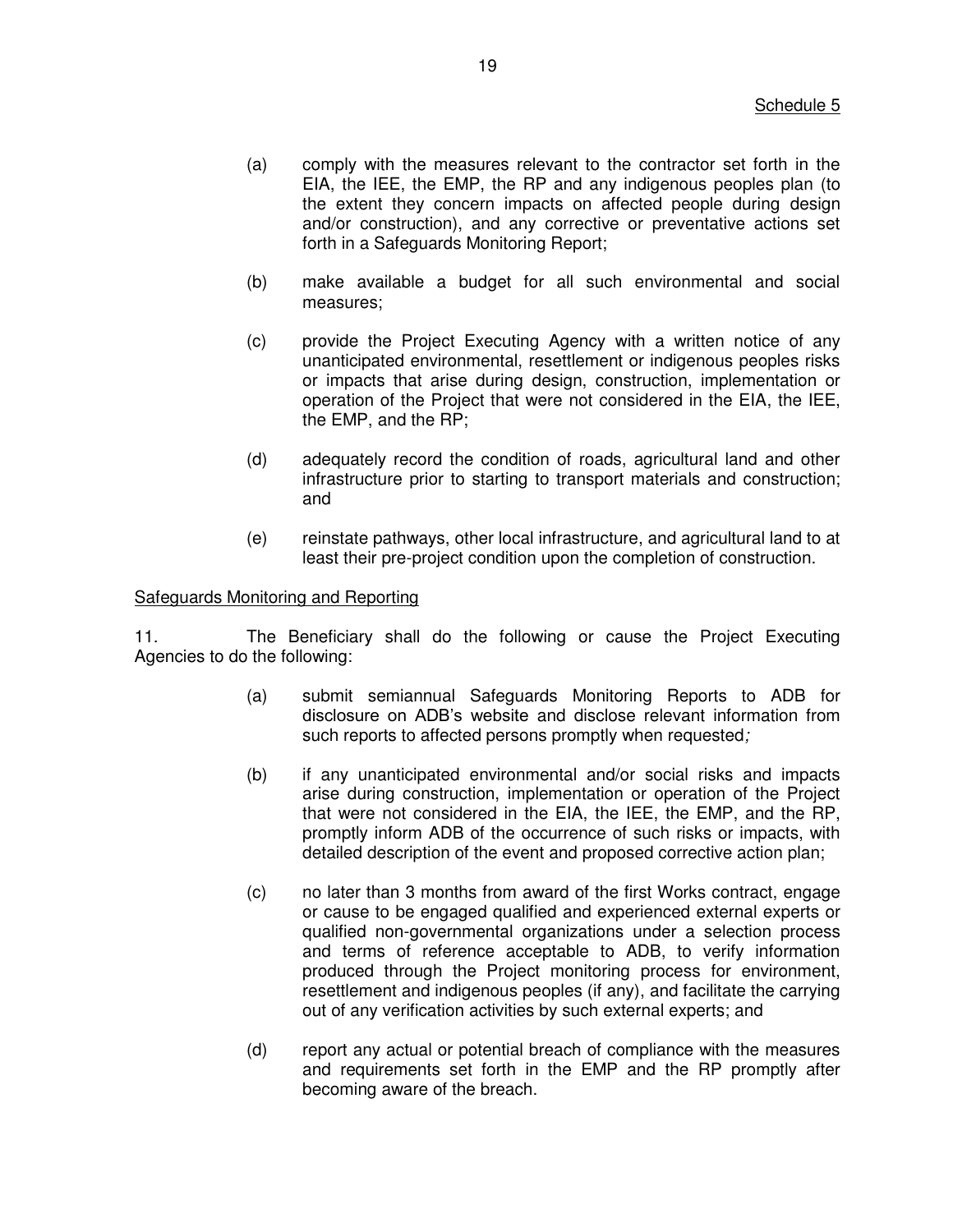### Prohibited List of Investments

12. The Beneficiary shall ensure that no proceeds of the Loan and Grant are used to finance any activity included in the list of prohibited investment activities provided in Appendix 5 of the SPS.

### Gender and Development

13. The Project Executing Agencies shall ensure that the Project is fully implemented with regard to gender-related activities as agreed between ADB and the Beneficiary, and referred to in the PAM.

### Labor, Health and Anti-Human Trafficking

14. The Beneficiary shall ensure, or cause the Project Executing Agencies to ensure, that contractors, comply with all applicable labor, health, and safety laws and regulations of the Beneficiary and, in particular, (a) do not employ child labor for construction and maintenance activities, and (b) provide appropriate facilities (latrines, etc.) for workers at construction sites. The Project Executing Agencies shall require contractors not to differentiate wages between men and women for work of equal value. The Project Executing Agencies shall further ensure that (i) specific clauses are included in bidding documents to ensure adherence to these provisions, (ii) compliance is strictly monitored during Project implementation, and (iii) regular reports are provided to ADB as set forth in the PAM.

15. The Beneficiary shall ensure, or cause the Project Executing Agencies to ensure, that contractors shall disseminate information on the risk of transmission of sexuallytransmitted diseases, including HIV/AIDS, in health and safety programs to all construction workers employed under the Project. Specific provisions to this effect shall be included in bidding documents and civil works contracts, and compliance shall be monitored by the relevant Project Executing Agency and reported to ADB.

16. The Beneficiary shall ensure, or cause the Project Executing Agencies to ensure, that awareness campaigns on anti-human trafficking shall be conducted and that information and print material on anti-human trafficking shall be developed and distributed to all construction workers and the community in the Project areas throughout the Project implementation period. Compliance shall be monitored by DOR and PT, and reported to ADB.

# O&M

17. During Project implementation and thereafter, the Beneficiary shall ensure that each Project Executing Agency maintain the Project facilities and that proper technical supervision and adequate routine funds for this purpose are provided. The funds required for the O&M of the Project facilities shall be allocated annually and released in a timely basis. The Beneficiary shall ensure that DOR prepare and maintain a road asset management system during Project implementation and thereafter.